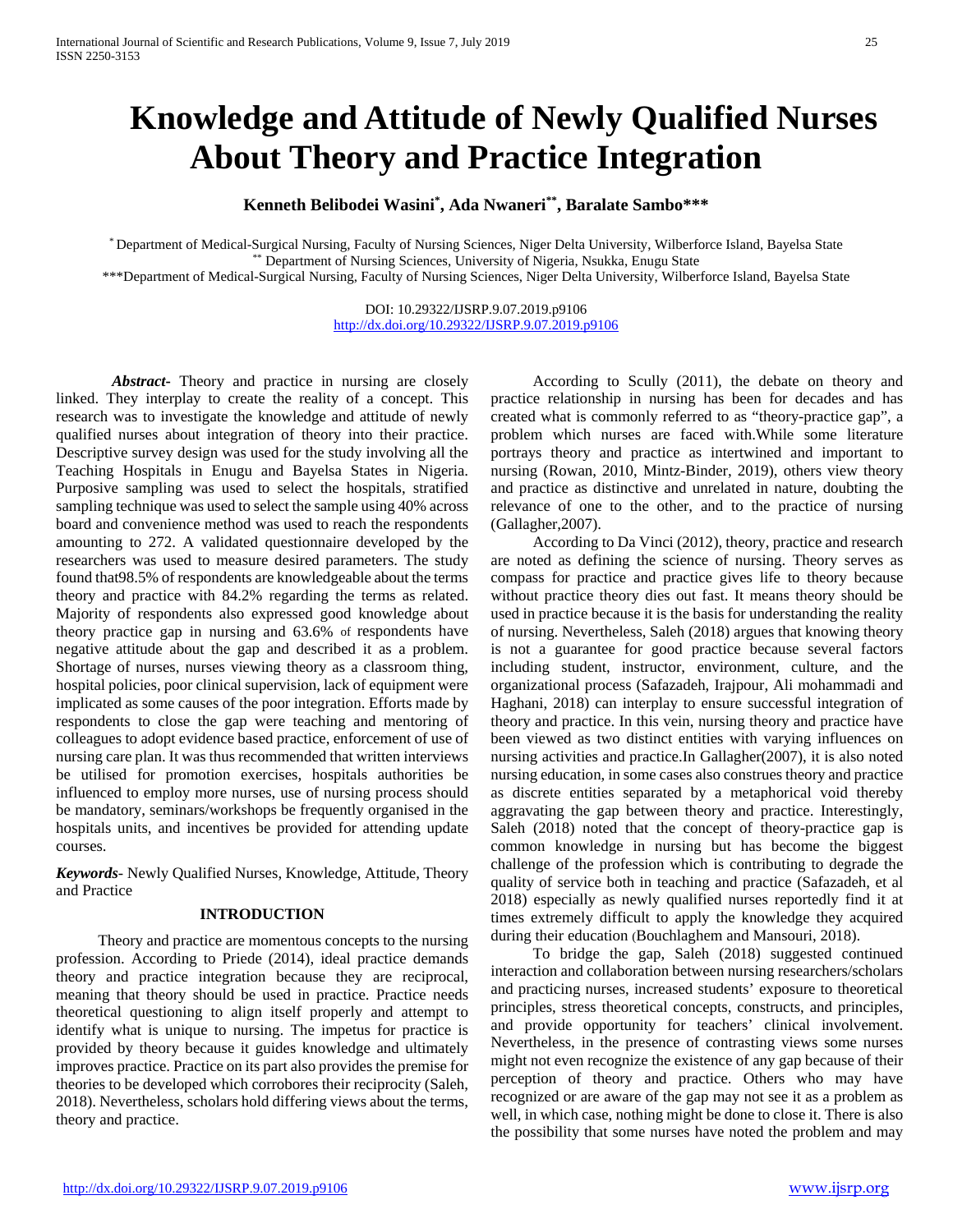be encountering obstacles in their attempt to close the gap. All these would create attitudes about theory and practice integration.

In any case, so long as the problem continues to exist, the implication would be that nursing practice would be ritualistic, mechanical and intuitive with a scientific basis, which may affect nurses' morale, job satisfaction or retention (Maben et al, 2006) as they may not be motivated to study or utilise evidence based practice. Also, the patient may not receive good quality care, and the drive for autonomy in practice and professionalism might be compromised. The situation would even be worse, if it happens that nurses fail to recognize any gap or even trivialize it, in which case, there might not be any meaningful effort made to close the gap. Hence, this study of the knowledge and attitude of newly qualified nurses about theory and practice integration in nursing was carried out to identify the existence of the problem, the possible causes of the gap, and the attitude of nurses towards it. The hope of the study was to bring the issue to lime light and probably inspire some solutions for the problem in the area of study. This is particularly important because nurses need to bridge the gap if they must continue to develop and grow as professionals and ensure evidence-based quality care. The findings are therefore expected to benefit both the nurse as a provider of care and the consumer of health care. Additionally, the results of this study will contribute to the existing body of knowledge about theory-practice integration, and researchers can rely on them as reference for future studies.

#### **METHODS AND MATERIALS**

A descriptive study was performed on registered nurses who are employed and have been practicing for a period within five years from time of licensure at the Federal Medical Centre (FMC), Yenagoa and Niger Delta University Teaching Hospital (NDUTH), Okolobiri both in Bayelsa State and Enugu State University Teaching Hospital (ESUTTH) Parklane, Enugu and University of Nigeria Teaching Hospital (UNTH), Ituku-Ozalla both in Enugu State of Nigeria.

A stratified sample of 281 out of 702 (representing 40% the total population and across board) was used for the study (Table 1).The convenience sampling technique was used to reach respondents who were on duty in the wards of the various hospitals.

Data collection was with a validated questionnaire the researchers developed based on literature review. Prior to data collection, permission was obtained from the head of units to access the nurses. Oral consent was also obtained from each respondent before administering the questionnaires. Confidentiality and privacy was also maintained.

The questionnaire was administered by the researchers to respondents who were on duty in each ward during morning and afternoon shifts. Research assistants who were briefed on the purpose of the study administered the questionnaire to the night nurses in each ward. Retrieval of completely filled questionnaire was made, starting from the unit the distribution commenced. Some copies of the questionnaire that were not completed immediately were collected later. Out of the 281 copies of the questionnaire distributed, only 272 copies were retrieved giving a return rate of 96.8%.

Data collection lasted two weeks in each hospital. Therefore the entire data collection was for eight weeks. Data analysis was carried out by simple descriptive statistics using frequencies and percentages.

#### **RESULTS**

Of the 272 nurses that participated in the study, 226(83.1%) were Nursing officers II (NO IIs) while 46 (16.9%) were Nursing officers I (NO Is). Of these, majority (74.3%) were RN and RM holders, while 25.8% were nursing degree holders. All respondents have not exceeded five years since their licensure and have also not worked for more than five years since employment (Table 2).

The results show that respondents have high level of knowledge about theory, practice and their integration. Majority described theory as what is learnt in classroom and from books to pass examinations, a mere mental conception of how something should be done, is an idea that explains/predicts the way something should be done, the knowledge gained from the classroom and books on how to do a thing (Table 3). Practice was described by majority of respondents as solving identified problems by doing things based on information or knowledge gained from theory, the art of carrying out procedures as instructed, the conventional or traditional way of doing procedures or things, while 4(1.5%) out of 272participants consider practice as administering of prescriptions in a hospital ward (Table 4).

Table 4 showed participants' perceptions about theory practice relationship. Of the 272, 219 (80.5%) indicated theory as needful to practice nursing in the ward while 19.5% (53) did not see any need of theory to practice nursing. Many, 91 (33.5%) indicated that theory provides explanations for practice, 40 (14.7%) respondents claim that theory provides the information needed to practice, 10.7% say practice provides the basis to develop theories, 83 (30.5%) regarded all the above as the relationship, while 29 (10.7) did not consider any of the options as indicating the relationship between theory and practice.

On the extent of integration of the terms, 70 (25.7%) think of theory as only needed to carry out certain procedures like giving of injection. Twenty nurses (7.4%) considered theory as not necessary if a procedure is prescribed by a doctor and the nurse is familiar with it. Four subjects (1.5%) regarded theory as not needed any more if one has become very conversant with the routine care of patient, while 178 (65.4%) considered theory as needed in all situations and procedures of patient care and at all times of practice (Table 5).

As responses to the questions, "Do you think the knowledge you gained from training and books is fully utilised in your care of patients, and have you heard of theory-practice gap respectively?", 37.9% (103) participants claimed that they utilize the knowledge they gained from training and books fully in their patients' care, while 169 (62.1%) do not. Many participants (85.3%) have heard of theory-practice gap, while 40 (14.7%) claim they have not heard of it. Describing the concept, 107 (39.3%) out of the 272 respondents described the expression as a discrepancy between what is learnt and what is practiced, 47 (17.3%) described it as the inability to transfer classroom knowledge to practice, 25 (9.2%) stated it as failure of practice to live up to theory, 34 (12.5%) as practicing nursing without making use of the knowledge and understanding derivable from its theory, 44 (16.2%) all the provided options as description for the expression,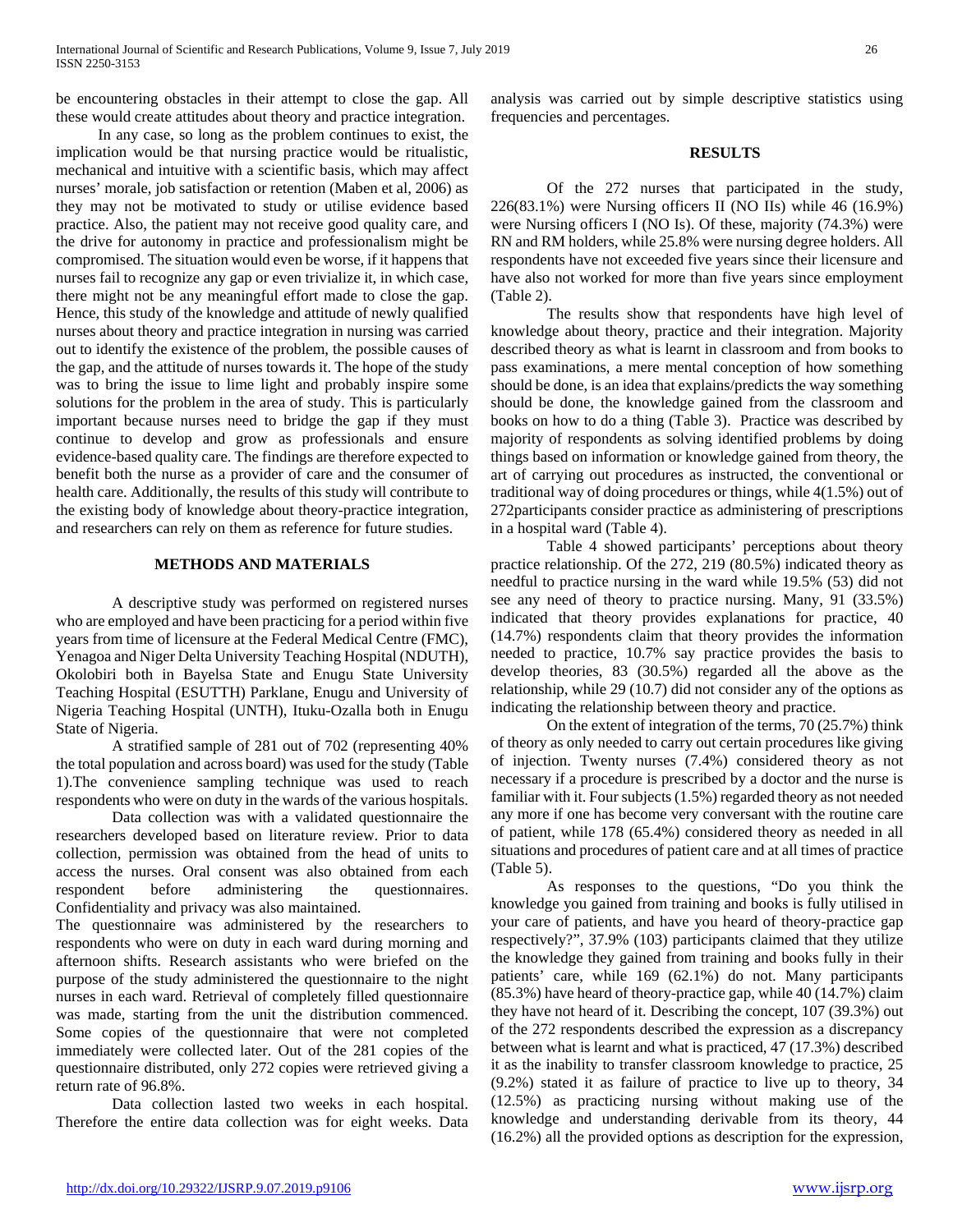while 15 (5.5%) did not choose any option as describing theorypractice gap.

On the existence of theory practice gap in nursing, 231(84.9%) indicated that theory-practice gap exist in nursing, 35 (12.9%) said it does not exist. In this vein, 225 (82.7%) of respondents reported that their inability to put into practice what they have learnt affect their practice of the profession, while 47 (17.3%) claimed that it does not affect their practice. Consequently, 173(63.6%) of the respondents consider the theory practice gap as a problem, 97 (35.7%) do not think it to be a problem.

Regarding elements that possibly create the gap, 117 (43%) of respondents indicated shortage of nurses as a factor responsible for the gap, 143 (52.6%) blamed nurses viewing theory as a thing of classroom and not absolutely relevant in practice as a factor for the gap, 109 (40.1%) identified hospital policies and organizational constraints on how things should be done as responsible, 92 (33.8%) said poor clinical supervision both during training and on the job is a factor, 153 (56.3%) indicted inadequate supplies and equipment as a cause for the gap, 17 (6.3%) mentioned nature of training and socialization received from the training schools as an influence, 100 (36.8%) identified lack of interest of nurses in doing their practice based on existing current information from research findings and literature as the cause of the gap, 115 (42.3%) reported irregular or infrequent reading and updating of knowledge in current standard practices as a factor, 144 (52.9%) claimed that not reading frequently or attending seminars and workshops often enough to update knowledge/poor knowledge of current information is a cause, 39 (14%) implicated lack of time as a cause, while 46 (16.9%) regarded inter-professional squabbles or poor inter-professional relationship as a cause for the theory practice gap.

On recommendations that can close the gap, 26.8% of respondents think that good and effective teaching methods in training schools will help, 79 (29.0%) said adoption of the habit of always making use of existing current information in the practice in the ward will help, 48 (17.6%) identified adequate clinical supervision during training and in the work situation as possible help, 47 (17.3%) suggested frequent exposure to update courses as help, while 25 (9.1%).

Concerning efforts made by nurses to remedy the gap, 66 (24.3%) respondents said they have tried to influence change in many ways. 41 (15.1%) claim that they draw up care plans of patients for other colleague to implement, 81 (29.8%) suggested to their bosses to make the use of nursing process mandatory by all nurses, 10 (3.7%) claim that they have done options b, c and d at different times. But the efforts have not been effective. 74 (27.2%) of the subjects claim that their efforts yielded positive results, 187 (68.8%) reported no positive results.

#### **DISCUSSION OF FINDINGS**

Although this study was done with junior nurses, it applies to all nurses and the nursing profession. The major findings in this work are discussed based on the set objectives of the study.

**Objective One:** To ascertain the knowledge nurses have about theory-practice gap in nursing.

Findings from the study reveal that 94.5% of the subjects have knowledge about theory-practice gap in nursing.

Demonstrating their knowledge of the gap, 84.9% asserted that theory-practice gap exists in nursing. This shows that nurses have a fairly good knowledge about theory and practice integration (or theory-practice gap) in nursing. This could be due to their exposure to the terms theory and practice during training and the emphasis in the classroom of evidence-based practice. The result agrees with the report of Saleh (2018), that, theory-practice gap is well known by nurses.

Further findings of the study revealed that 62.1% of respondents claimed they could not fully utilise the knowledge they had gained from books and training. These experiences are also congruent with the report of Maben et al (2006), that, even if a practitioner knows what to do for patients it is not always possible to do so, thus justifying their knowledge of the theory-practice gap in nursing.

However, 40 respondents claimed ignorance of a theorypractice gap that they have not heard of it. This may be due to their view of the terms theory and practice. Saleh (2018) noted that practitioners view the theory-practice relationship in different ways, which has generated serious debates over the years. Gallagher (2007) corroborated this, noting that, the specific way nurses think of theory or practice has contributed to the belief that they are separate entities.

**Objective Two:** To determine if nurses perceive the gap as a problem

Findings from the study show significantly that many nurses are not comfortable with the gap. They perceive it as a problem and majority (82.7%) described it as affecting their practice. Other respondents (64.3%) reported that it makes their practice routine and ritualistic, 70.6% said it reduces them to merely carrying out orders from other professionals, while 17.6% claims, it reduces their professional autonomy and ability to take initiatives. This may be the reason why 63.6% regard the gap as a problem. These findings agree with the prediction of Maben et al (2006), that the gap would affect nurses' morale, job satisfaction or retention; make practitioners mechanical and ritualistic rather than being scientific. The respondents' view of the gap as a problem is also consonant with the opinion of steveklabnik (2012) that theory and practice are two inseparable and inexclusive entities because they always have a relationship of one giving birth to the other.

However, the findings also showed that, although a large proportion of the respondents claimed the gap affected them adversely, 1.5% stated the effect as a benefit to them, it affords them the opportunity to care for many patients in a short time so that they could rest; 4.4% said they do not need theory to practice nursing, which reflects the report of Saleh (2018), that theory and practice are distinct and unrelated and that knowing theory is not a guarantee to good practice. Nevertheless, since most respondents regard the gap as a problem, it is possible that more nurses will also see it as a problem since transfer of what is taught to what is experienced is imperative to ensure safe practice in nursing (Maginnis &Croxon, 2010).Therefore, a solution is needed.

**Objective Three:** To identify factors nurses perceive as influencing the integration of theory and practice.

Findings from Table 7 revealed that many factors affect the integration of theory and practice in nursing. In order of ranking according to response percentages, the factors include: inadequate supplies and equipment (56,3%), not reading frequently or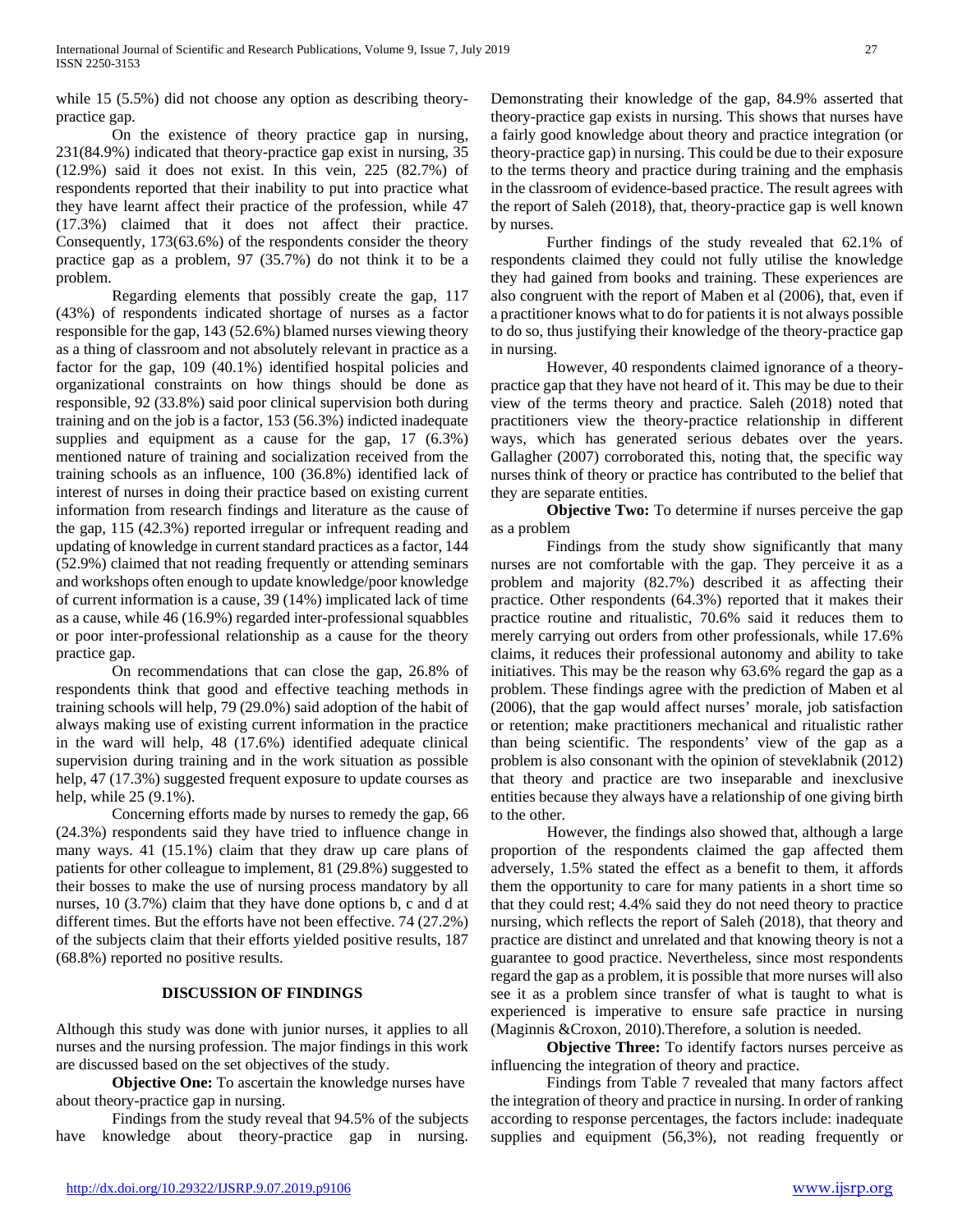attending seminars/workshops for update (52.9%), nurses viewing theory as a thing of classroom and not absolutely relevant in practice (52.6%), shortage of nurses (43%), irregular or infrequent reading and updating of knowledge in current standard practices (42.5%), hospital policies and organisational constraints on how things should be done (40.1%), lack of interest of nurses in doing their practice based on existing current information from research findings and literature (36.8%), poor clinical supervision both during training and on the job (33.8%), inter-professional squabbles or poor inter-professional relationship (16.9%), lack of time (14.3%) and nature of training and socialization (6.3%). These factors identified in the study are not confined to this study population alone. They are also reported in Akinbo, Odebiyi**,** Okunola, and Aderoba(2013) andSafazadeh, et al (2018)as negatively affecting the integration of theory and practice. Other factors implicated are: duration of licensure and employment (79.4%) and the thought that if a nurse stays off from reading often for 5 to 9 years, he or she will lose touch with current knowledge(39%). These responses are based on the fact that, naturally if one does not see or do a thing often, the ability to recognise it or do it is gradually lost. The finding again agrees with that of Akinbo et al (2013), which reported that practitioners with less than 5years since licensure appeared more knowledgeable about the concept of evidence-based practice (i.e. good theorypractice integration) than those with greater than 15years since licensure. The little difference between the findings of this study and that of Akinbo et al is that, in their work, above 15years of licensure is the upper limit at which a practitioner might lose touch with theory-integrated practice, while respondents in this study expect a practitioner to should lose touch with theory-based practice in less than 10years.

**Objective Four:** To identify what nurses proffer as recommendations to bridge the gap.

From the results in Table 8, respondents identified various factors that would help to close the gap, in which good and effective teaching methods in training schools and adoption of the habit of always making use of existing current information in the practice in the ward dominated. Also, other factors such as adequate clinical supervision during training and in the work situation, frequent exposure to update courses and good reading culture were implicated as capable of closing the gap. In the same way, respondents' opinions were sought on this issue and they suggested that hospital managements should employ written interviews as a tool for promotion; supportive supervision should be adopted to encourage colleagues; salaries should be increased to motivate staff, and in-service training should be granted to nurses. The possible reason for the above result could be, because nurses see the gap as a problem which has negative influence on their practice, they desire it to be closed. This reason agrees with the opinion of Maben et al (2006), that, the presence of the gap would affect nurses' morale, job satisfaction and quality of care given to patients.

**Objective Five:** To elicit efforts being made by nurses to help bridge the gap.

Majority of the respondents have made much effort to close the gap; ranging from teaching, encouraging and mentoring of colleagues to imbibe evidence-based practice; initiating seminars or workshops and using the nursing process in patient; while other respondents have not made significant effort to close

the gap. A proportion of respondents (40.1%) also reported that other of their colleagues do not use the nursing process in the management of patients. The efforts made to encourage those colleagues were questioned and 44.8% of the respondents claimed to have encouraged them by drawing up care plans for others to implement and suggesting to their bosses to make the use of nursing process mandatory. These efforts were made possibly in recognition of the negative effect of the gap, the need to improve the quality of patient care and the need to increase the use of evidence in their daily practice since evidence helps in deciding the best care to be given to patients. This reason aligns with the view of Raudonis and Acton (2012) that theory offers nurses with a perspective with which to analyze client situations,and would help them collect useful data, plan comprehensive care and deliver better care.

The findings from this study revealed that nurses have knowledge of the theory-practice gap, nurses perceive the gap as a problem, nurses were able to identify factors responsible for the theory-practice gap, nurses were able to suggest possible measures to close the gap, and numerous efforts are being made to close the gap.

Since nurses are aware of the theory-practice divide, and consider it as a problem, not making adequate efforts to close the gap will not only affect the quality of nursing care but the nursing profession in general. Therefore, the knowledge should be utilised by those concerned or in authority to orientate nurses through seminars and workshops towards the existing gap and sensitize them towards looking for solutions.

Consequent upon the findings, it was recommended that nurse-managers should try and influence hospital authorities to employ more nurses in order to curb the problem of staff shortage, which respondents considered a cause of theory-practice gap. Nurse-managers and their hospital managements should make use of written interviews as a tool for promotion exercises as this will help nurses read and become conversant with current knowledge and standards of practice to be used. Hospital unit managers or heads should make the use of the nursing process mandatory being that it is a tool that will integrate theory and practice. Seminars/workshops should be organised frequently in the hospital units to encourage knowledge update. Management should provide incentive in form of allowance for attending update courses, in order to encourage nurses' interest in such activities. Hospital authorities should be encouraged to provide basic equipments to enable the effective discharge of care. This will help to integrate theory to practice as there will be minimal improvisation. Nursemanagers should update themselves on the skills of supervision and should also be knowledgeable in current ideal practices so as to adequately supervise and provide necessary support.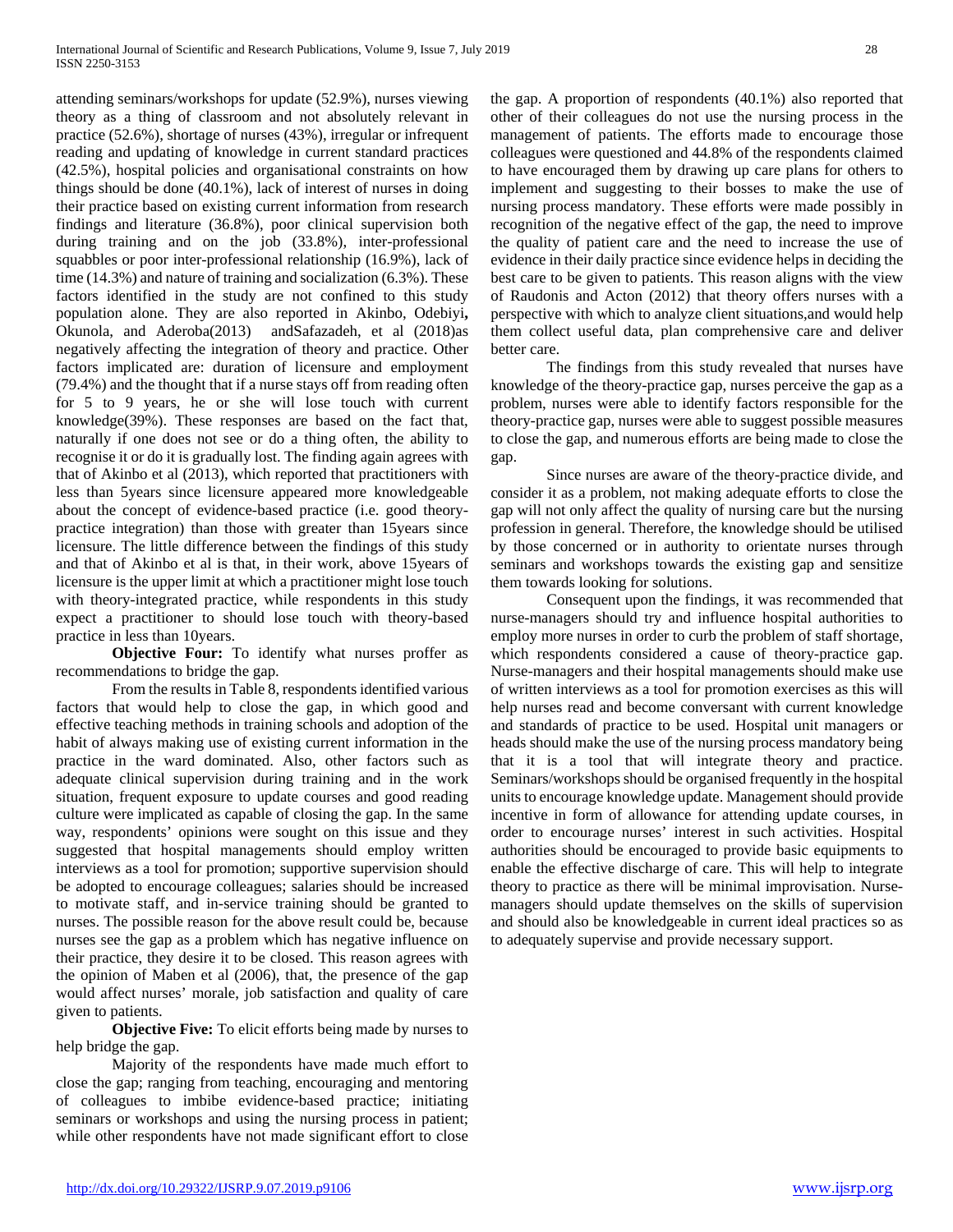## **APPENDICES**

| Table 1: Distribution of sample in the hospitals (40% each) |      |       |       |
|-------------------------------------------------------------|------|-------|-------|
| Hospital                                                    | NO I | NO II | Total |
| <b>UNTH</b>                                                 | 29   | 113   | 142   |
| <b>ESUTTH</b>                                               |      | 78    | 79    |
| <b>NDUTH</b>                                                |      | 24    | 30    |
| <b>FMC</b>                                                  | 10   | 20    | 30    |
| Total                                                       | 46   | 235   | 281   |

| <b>Table 2: Demographic Characteristics of Respondents</b> |                  |            |  |  |
|------------------------------------------------------------|------------------|------------|--|--|
| <b>Characteristics</b>                                     | <b>Frequency</b> | Percentage |  |  |
| Age:                                                       |                  |            |  |  |
| $22 - 29$ years                                            | 160              | 58.8       |  |  |
| $30 - 35$ years                                            | 112              | 41.2       |  |  |
| Sex:                                                       |                  |            |  |  |
| Male                                                       | 15               | 5.5        |  |  |
| Female                                                     | 257              | 94.5       |  |  |
| Rank:                                                      |                  |            |  |  |
| NO II                                                      | 226              | 83.1       |  |  |
| NO I                                                       | 46               | 16.9       |  |  |
| <b>Qualification:</b>                                      |                  |            |  |  |
| RN                                                         | 41               | 15.1       |  |  |
| RN,RM                                                      | 161              | 59.2       |  |  |
| <b>BSc Nursing</b>                                         | 27               | 9.9        |  |  |
| <b>BNSc</b>                                                | 17               | 6.3        |  |  |
| Others                                                     | 26               | 9.6        |  |  |
| <b>Years since</b>                                         |                  |            |  |  |
| licensure:                                                 | 49               | 18.0       |  |  |
| Under 1 year                                               | 130              | 47.8       |  |  |
| $1 - 3$ years                                              | 93               | 34.2       |  |  |
| $4-5$ years                                                |                  |            |  |  |
| <b>Duration of</b>                                         |                  |            |  |  |
| employment:                                                | 13               | 4.8        |  |  |
| 1 year                                                     | 81               | 29.9       |  |  |
| 2 years                                                    | 72               | 26.5       |  |  |
| 3 years                                                    | 76               | 27.9       |  |  |
| 4 years                                                    | 30               | 11.0       |  |  |
| 5 years                                                    |                  |            |  |  |

### **Table 3: What respondents think is theory**

| Options                                                          | Frequency | Percentage |
|------------------------------------------------------------------|-----------|------------|
| What you learn in classroom and from<br>books to pass exams      | 29        | 10.7       |
| Mere mental conception of how<br>something should be done        | 65        | 23.9       |
| Ideas that explains/predicts the way<br>something should be done | 138       | 50.7       |
| Knowledge gained from class and<br>books on how to do a thing    | 35        | 12.9       |
| No response                                                      | 5         | 1.8        |

### **Table 4: What respondents think is practice**

| options                            | Frequency | Percentage |
|------------------------------------|-----------|------------|
| Art of carrying out procedures as  | 70        | 25.7       |
| instructed                         |           |            |
| Solving identified problems by     | 123       | 45.2       |
| doing things based on information  |           |            |
| Conventional or traditional way of | 75        | 27.6       |
| doing procedures or things.        |           |            |
| Administering of prescriptions in  |           | 15         |
| a hospital ward                    |           |            |

#### **Table 5: Responses about theory and practice relationship**

|                                                                  | Frequenc | Percentag |
|------------------------------------------------------------------|----------|-----------|
| Options                                                          | V        | e         |
| Theory provides the                                              | 40       | 14.7      |
| information needed to practice<br>Practice provides the basis to |          |           |
| develop theories                                                 | 29       | 10.7      |
| Theory provides explanations<br>for practice                     | 91       | 33.5      |
| All of the above                                                 | 83       | 30.5      |
| None of the above                                                | 29       | 10.7      |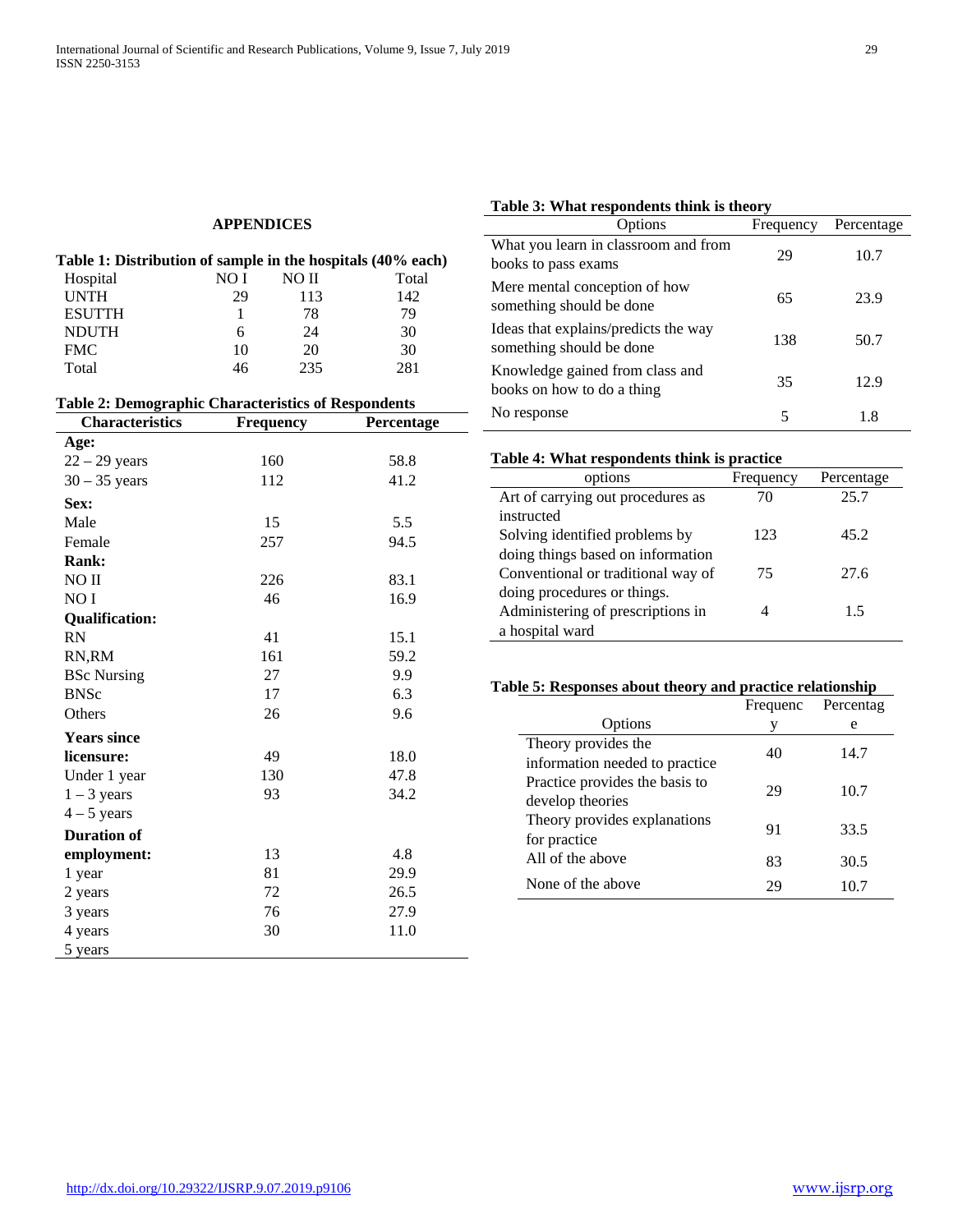#### **Table 6: Respondents' View of Extent of Theory-Practice Integration**

#### Options Frequen cy Percenta ge Only needed to carry out certain procedures like giving of injection 70 25.7 Not necessary if procedure is prescribed by a doctor and you are familiar with it 20 7.4 Not needed any more if one has become very conversant with the Needed in all situations and 4 1.5 procedures and procedures of 178 65.4

# **Table 7: Reponses on factors subjects think are responsible for the theory practice gap**

 $\ddot{\phantom{a}}$ 

#### **Table 8: Factors That Respondents' Think Can Integrate Theory and Practice**

| Options                                                                                                         | Frequency | Percentage |
|-----------------------------------------------------------------------------------------------------------------|-----------|------------|
| Good and effective teaching<br>methods in training schools                                                      | 73        | 26.8       |
| Adoption of the habit of always<br>making use of existing current<br>information in the practice in the<br>ward | 79        | 29.0       |
| Adequate clinical supervision<br>during training and in the work<br>situation                                   | 48        | 17.6       |
| Frequent exposure to update<br>Courses                                                                          | 47        | 17.3       |
| Good reading culture                                                                                            | 25        | 9.1        |

| Options                                                                                                                                    | Frequency | Percentage | Table 9: Respondents' Efforts To Integrate Theory and                                                                                                                                                                           |     |           |         |                |
|--------------------------------------------------------------------------------------------------------------------------------------------|-----------|------------|---------------------------------------------------------------------------------------------------------------------------------------------------------------------------------------------------------------------------------|-----|-----------|---------|----------------|
| Shortage of Nurses                                                                                                                         | 117       | 43         | <b>Practice</b>                                                                                                                                                                                                                 |     |           |         |                |
| Nurses view theory as a thing of                                                                                                           |           |            | Questions                                                                                                                                                                                                                       |     |           | Options |                |
| classroom and not absolutely relevant in                                                                                                   | 143       | 52.6       |                                                                                                                                                                                                                                 |     | Frequency |         | Percentage     |
| practice                                                                                                                                   |           |            |                                                                                                                                                                                                                                 | Yes | No        | Yes     | N <sub>o</sub> |
| Hospital policies and organizational<br>constraints on how things should be<br>done                                                        | 109       | 40.1       | Have<br>taught,<br>you<br>ever<br>encouraged or mentored a<br>colleague to imbibe the practice                                                                                                                                  | 211 | 61        | 77.6    | 22.4           |
| Poor clinical supervision both during<br>training and on the job                                                                           | 92        | 33.8       | of caring for patients based on<br>current research evidences?                                                                                                                                                                  |     |           |         |                |
| Inadequate supplies and equipment                                                                                                          | 153       | 56.3       | Have you ever initiated an                                                                                                                                                                                                      | 162 | 110       | 59.6    | 40.4           |
| Nature of training and socialization<br>received from the training schools                                                                 | 17        | 6.3        | update seminar or workshop<br>regarding a procedure in your<br>unit of practice?                                                                                                                                                |     |           |         |                |
| Lack of interest of nurses in doing their<br>practice based on existing current<br>information from research findings and<br>literature    | 100       | 36.8       | Do you make use of the nursing<br>process in your day to day care<br>of patients being that it is a tool<br>for evidence-based care and a                                                                                       | 141 | 131       | 51.8    | 48.2           |
| Irregular or infrequent reading and<br>updating of knowledge in current<br>standard practices                                              | 115       | 42.3       | bridge for theory and practice?<br>Do other colleagues also make<br>use of the nursing process?                                                                                                                                 | 163 | 109       | 59.9    | 40.1           |
| Not reading frequently or attending<br>seminars and workshops often enough to<br>update knowledge/poor knowledge of<br>current information | 144       | 52.9       | <b>AKNOWLEDGMENT</b><br>The authors wish to thank the hospitals for allowing us access their<br>nurses for data collection. We also thank the nurses for<br>participating in the study. Lastly, we acknowledge our families and |     |           |         |                |
| Lack of time                                                                                                                               | 39        | 14.3       | friends for their psychological and financial support to have this                                                                                                                                                              |     |           |         |                |
| Inter-professional squabbles or poor<br>inter-professional relationship                                                                    | 46        | 16.9       | work completed.                                                                                                                                                                                                                 |     |           |         |                |